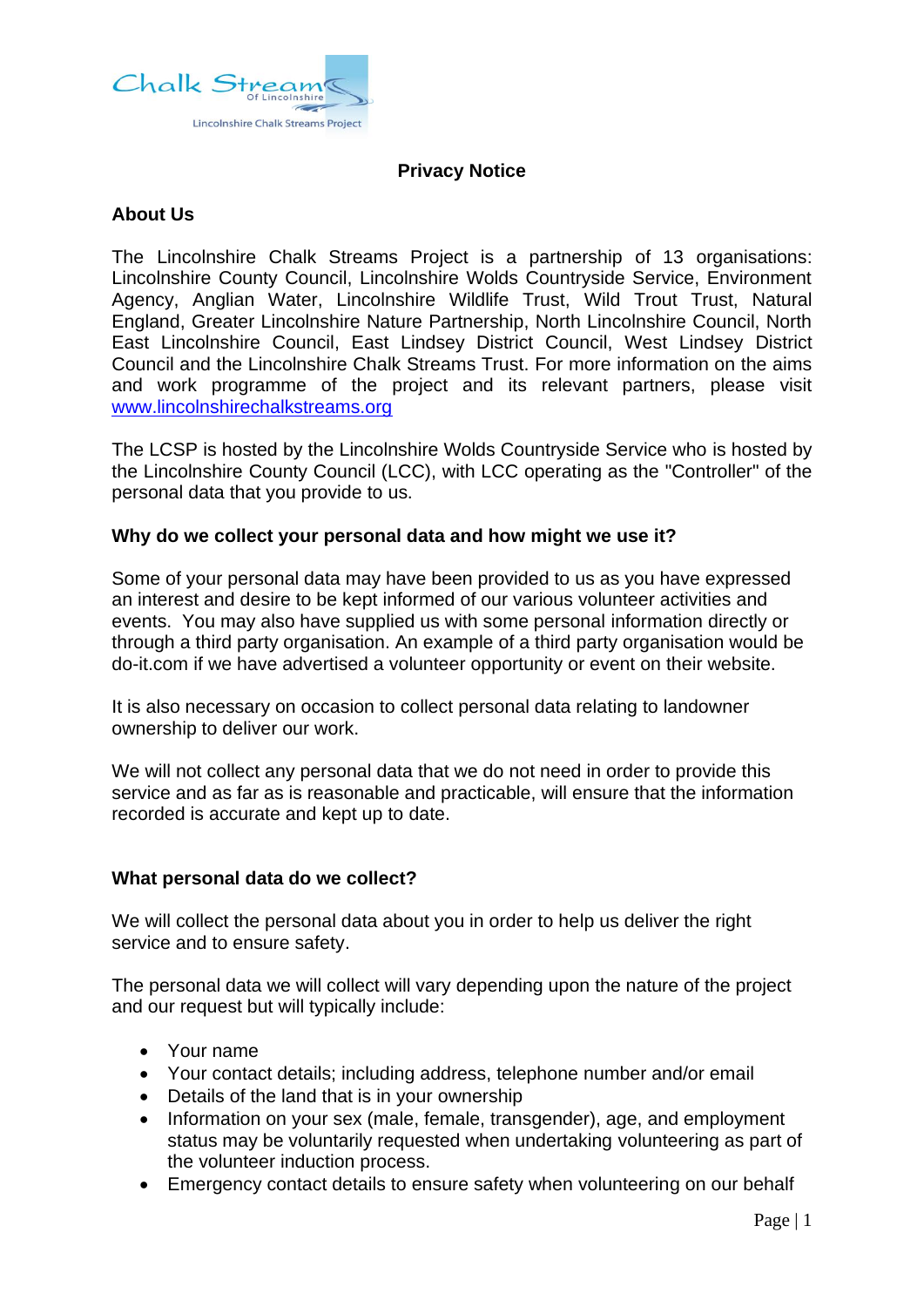

• Details of health issues that may have an impact on volunteering on our behalf.

### **Who do we get your personal data from?**

This information is collected in a number of ways:

- Provided to us directly by you when you sign up to use a service we are providing;
- Provided by another professional organisation involved in the provision of services;

Other professional organisations that are likely to provide personal data in the delivery of this service include the members of the **Lincolnshire Chalk Streams Project Partnership.** These bodies include:

**Lincolnshire County Council Lincolnshire Wolds Countryside Service Environment Agency Anglian Water Lincolnshire Wildlife Trust Wild Trout Trust Natural England Greater Lincolnshire Nature Partnership North Lincolnshire Council North East Lincolnshire Council East Lindsey District Council West Lindsey Council Lincolnshire Chalk Streams Trust**

**Other third sector bodies including:** Love Lincolnshire Wolds, Do-it.com, and Community Volunteer Service.

#### **Who do we share your data with?**

The type of service you receive and your personal circumstances will dictate who we share your personal data with. Where applicable, we will share your data with organisations that deliver services on behalf of the Lincolnshire Chalk Streams Project partnership.

We will only share information when it is necessary to do so. The council will not share your information without your consent unless the law requires or allows the LCSP to do so.

Other than statutory work requirements, you will only be contacted by us for the information that you have currently requested – for example information on events and volunteering opportunities.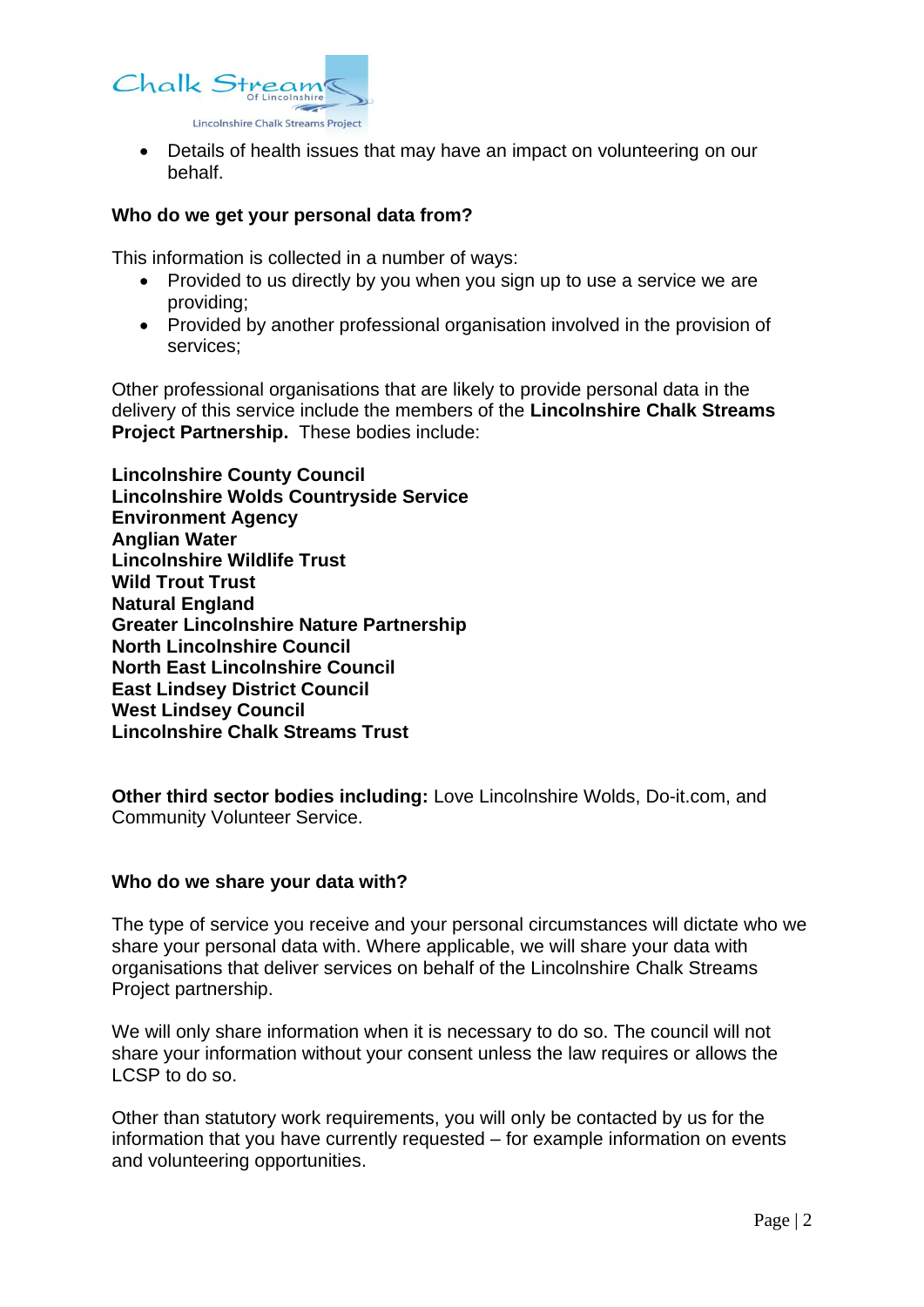

## **How long do we keep your data for?**

We are required to retain your personal data only for as long as is necessary, after which it will be securely destroyed in line with the council's retention policy or the specific requirements of the organisation who has shared the data with us.

Retention periods can vary and will depend on various criteria including the purpose of processing, regulatory and legal requirements, and internal organisational need.

### **How do we keep your data safe?**

We have an information assurance framework in place which ensures that appropriate technical and organisational measures are applied to help keep your information secure and to reduce the risk of loss and theft.

Access to information is strictly controlled based on the role of the professional.

All Lincolnshire County Council staff are required to undertake regular data protection training and must comply with a variety of security policies designed to keep your information secure.

Your personal data is not processed outside of the EU by Lincolnshire County Council.

Further information regarding the Council's information security policy can be found [here.](https://www.lincolnshire.gov.uk/council-councillors/information-security-policy-statement)

## **Your Rights**

You have a number of rights which relate to your personal data.

You are entitled to request access to any personal data we hold about you and you can also request a copy. Details of how to make such a request can be found [here.](https://www.lincolnshire.gov.uk/comments-feedback/make-subject-access-request/1)

You have the right to withdraw your consent for us to hold personal data at any time.

You can also request that we correct any personal data we hold about you that you believe is inaccurate; request that we erase your personal data; request that we stop processing all or some of it and request that automated decisions are made by a person.

We are obliged to consider and respond to any such request within one calendar month.